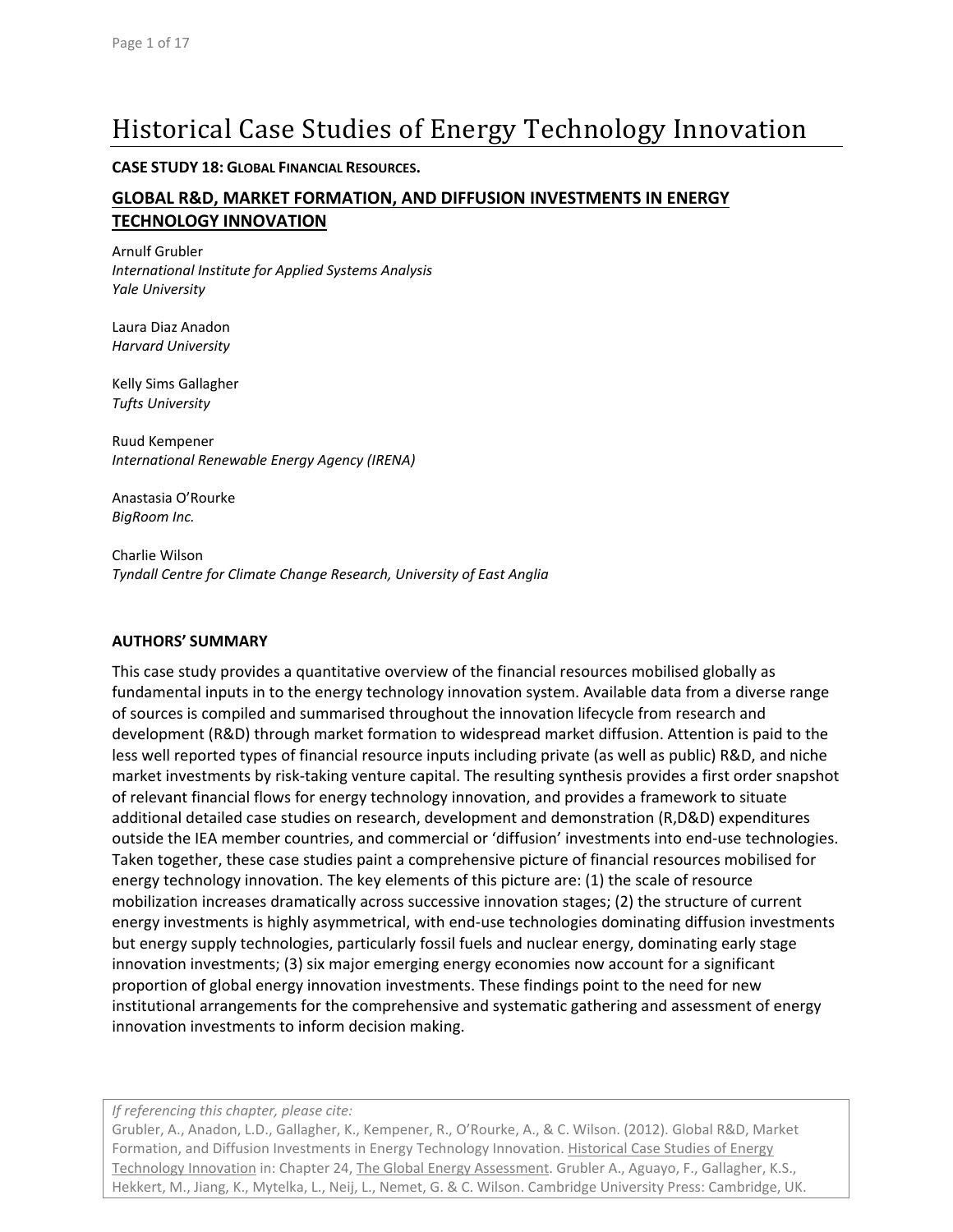## **1 INTRODUCTION**

In this case study, we collate and summarise available data on the financial resources mobilised to support and induce energy technology innovation throughout the lifecycle from research and development (R&D) through market formation to widespread market diffusion. We provide what ‐ to our knowledge ‐ is a first attempt at a comprehensive quantitative overview of financial investment inputs throughout the energy technology innovation system. We attend to the less well reported types of financial resource inputs including private (as well as public) research and development (R&D), and niche market investments by risk‐taking venture capital (see Box below for definitions). Novel empirical data on two particularly underreported types of financial investments are treated in more detail in companion case studies on R,D&D expenditures in the major developing countries, and on commercial or 'diffusion' investments into end‐use technologies. This case study provides the synthetic overview necessary to piece together these various facets of the resource mobilisation story. Taken together, they paint a comprehensive picture of financial investments in energy innovation.

Evidently, money is not the only resource that needs to be mobilized: the development of knowledge, skills, supporting institutional settings, and so on are all also important. Financial resources should not be interpreted as a single metric through which the system for energy technology innovation can be comprehensively described. Yet financial investments are an important and observable form of innovation input, a core element of any embodiment of technological change, and data ‐ albeit far from comprehensive ‐ are more readily available than other input, output, or outcome metrics. (We discuss this at length in the case study on assessment metrics). In addition, financial investment data offer a commensurable metric across technologies, across innovation stages and processes, and across different sectors and markets. Finally, financial data are useful for policy makers and industry alike as both operate under budget constraints.

Table **1** provides an overview of the investment estimates which are discussed in detail in this case study. Investment and expenditure data are expressed in international S using purchasing power parity (PPP) in order to improve comparability between economies (although a drawback of PPP is that simple *ex post* adjustments to a common base year are not possible for international, cross‐country statistics).

We classify our investment estimates by broad technology class and by innovation stage. The first innovation stage is characterized by research, development and demonstration (R,D&D) expenditures. These are a well-defined expenditure category in macroeconomic and corporate accounts. Thereafter, definitional boundaries become unavoidably blurred. The market formation stage is described by investments that either rely on risk-taking private finance including venture capital or private equity funds, or that require policy inducements and market incentives such as feed-in tariffs or production tax credits. The final widespread or mass market diffusion stage represents the commercialization of mature technologies which no longer require dedicated policy incentives. This distinction from the market formation stage is inevitably somewhat arbitrary as the broader market environment with its relative prices, tax regimes, rules and standards and so on, is strongly influenced by policy. But in the diffusion stage, these are not dedicated to supporting specific technologies.

*If referencing this chapter, please cite:*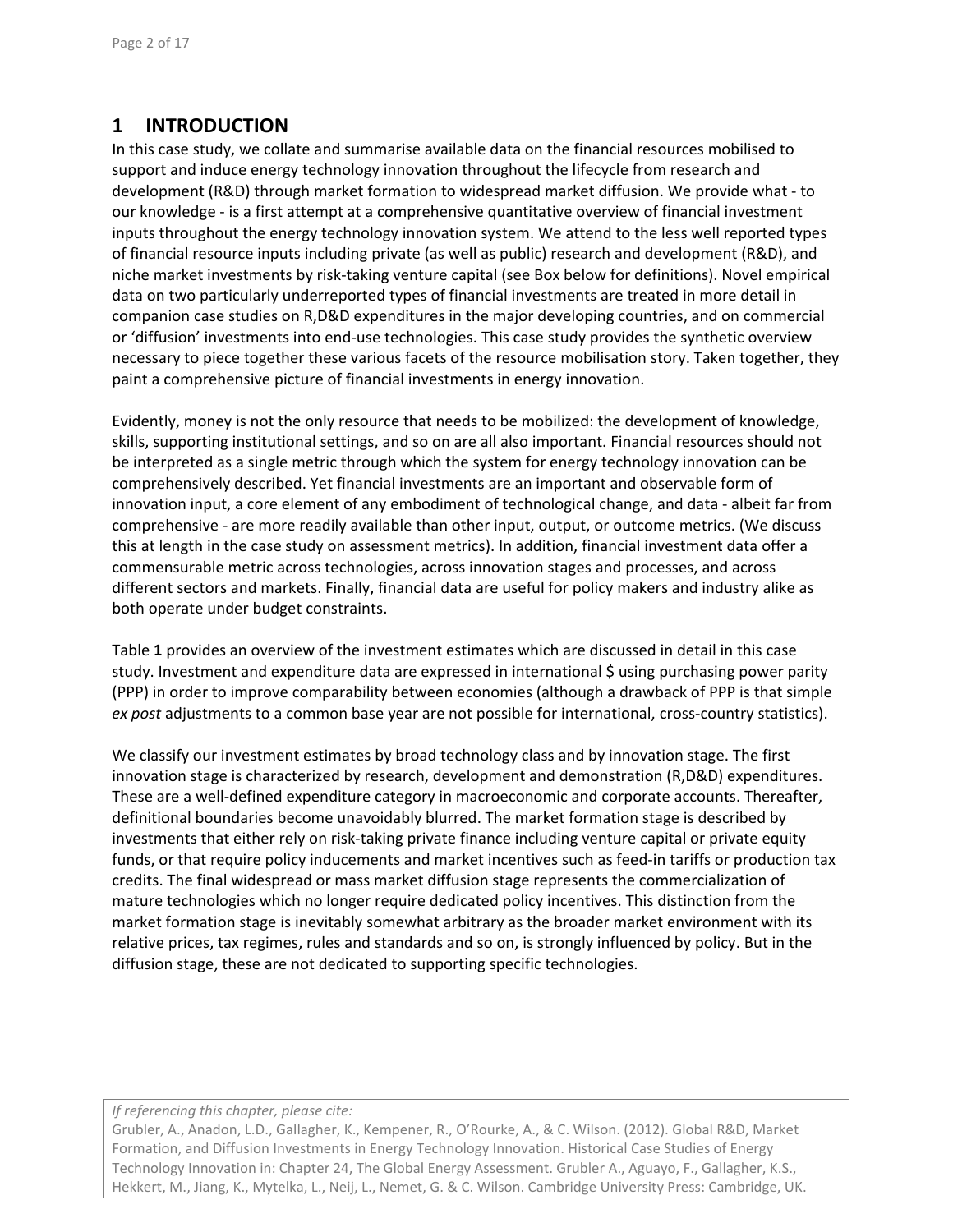| <b>Technology</b>      | <b>Innovation Stage</b>                               |       |                  |        |            |        |  |  |
|------------------------|-------------------------------------------------------|-------|------------------|--------|------------|--------|--|--|
| <b>Class</b>           | <b>Market</b><br><b>R,D&amp;D</b><br><b>Formation</b> |       | <b>Diffusion</b> |        |            |        |  |  |
| End-use & efficiency   | >>8                                                   | $[1]$ | 5                | [8]    | 300-3500   | $[15]$ |  |  |
| Fossil fuel supply     | >12                                                   | [2]   | $>>2$            | $[9]$  | 200-550    | $[16]$ |  |  |
| <b>Nuclear</b>         | $>10$                                                 | [3]   | 0                | [10]   | $3 - 8$    | $[17]$ |  |  |
| Renewables             | $<$ 12                                                | [4]   | $^{\sim}20$      | $[11]$ | >20        | $[18]$ |  |  |
| Electricity (Gen+T&D)  | >>1                                                   | [5]   | $^{\sim}100$     | $[12]$ | 450-520    | $[16]$ |  |  |
| Other* and unspecified | >>4                                                   | [6]   | $15$             | $[13]$ | n.a.       |        |  |  |
| <b>Total</b>           | >50                                                   | [7]   | < 150            | $[14]$ | 1000-<5000 | $[19]$ |  |  |

**TABLE** 1**. SYNTHESIS OF GLOBAL INVESTMENTS (2005\$ BILLION PPP) IN ENERGY TECHNOLOGY INNOVATION.** NOTES: FIRST ORDER ESTIMATES OF INVESTMENT DATA BY INNOVATION STAGE (COLUMNS) AND TECHNOLOGY CLASS (ROWS). SOURCE: SEE TABLE NOTES FOR DETAILS.

Notes: \* Other includes hydrogen, fuel cells, other power & storage technologies, and basic energy research. R,D&D investment data from IEA, 2009b; WEC, 2001; Kempener et al., 2010; see also the case study on Emerging Economies: [1] public + private R,D&D of 1.8 billion + >>6 billion respectively; [2] public + private R,D&D of 2 billion + >10 billion respectively; [3] public + private R,D&D of >6.2 billion + >3.4 billion respectively; [4] public + private R,D&D of 2‐5 billion (range from IEA, 2009b; Kempener et al., 2010 vs. NEF/SEFI, 2009) + 7 billion respectively (private R,D&D data includes renewable electricity); [5] & [6] public R,D&D only; [7] rounded lower bound. Market formation investment data from (NEF/SEFI, 2009): [8] includes 2 billion asset finance + estimated 2 billion venture capital; [9] estimated 2 billion from venture capital only; [10] mature technology at diffusion stage; [11] estimated 2.4 billion venture capital + 24.8 billion biomass/biofuels ‐ 8 billion Brazilian ethanol considered mature technology at diffusion stage); [12] estimated 90 billion asset finance + 8 billion venture capital; [13] unaccounted for technology categories; [14] rounded upper bound.

Diffusion investment data: [15] first order estimate from Wilson and Grubler, 2011; see also the case study on End‐ Use Investments) with range spanning end‐use technologies (upper bound) to just energy‐using components of end‐use technologies (lower bound); [16] & [18] see Table 3 for details; [17] estimate based on 2‐3 GW reactor completions per year (IAEA‐PRIS, 2010) at \$1500‐2500/kW; [19] rounded range.

# **2 R,D&D INVESTMENTS**

Research, development and demonstration (R,D&D) expenditures at the macroeconomic level are routinely collected by national and international statistical agencies (see OECD, 2007). The data are usually differentiated by funding source (public or private sectors), by R,D&D performing institution (government laboratories, universities, or private firms), and by economic sector. Methodologies, data collection, and compilations are well established (OECD, 2002). But energy-related or technologyspecific R,D&D data are not reported separately in these macroeconomic statistical frameworks. This creates data challenges for assessing energy technology innovation (Dooley, 2000). The exception is for public sector R,D&D expenditures in member countries of the International Energy Agency or IEA (IEA, 2009a). Comparable information for non‐IEA countries (including Brazil, China, and Russia) is sparse and for private sector R,D&D is extremely fragmented. Yet our estimates suggest they account for around three quarters of all energy-related R,D&D globally, and rising. Comprehensive data to separate out demonstration investments from R&D expenditures are also few and far between.

*If referencing this chapter, please cite:*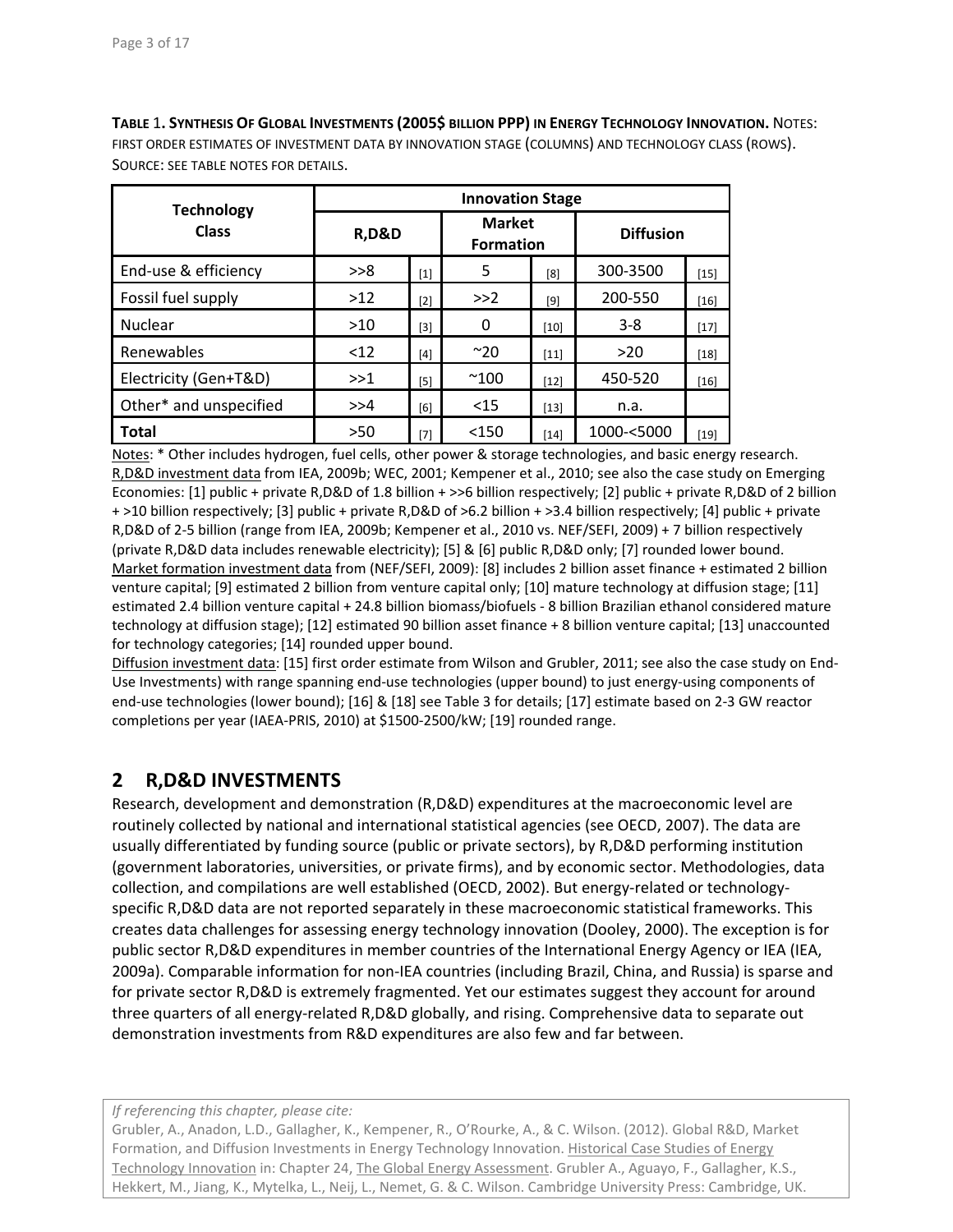### **2.1 Public Sector Energy R,D&D**

Figure 1 summarizes the trends in public sector energy R,D&D since 1974 in IEA member countries and contrasts it with total public R,D&D expenditures. Two defining characteristics of energy R,D&D are its comparably small magnitude (5% of total government R,D&D) and its cyclical 'boom and bust' profile with rapid expansion in the wake of the oil crises of the 1970s, subsequent collapse, and only gradual recovery after the year 2000. This is in stark contrast to the continually expanding total R&D budget in OECD countries. These trends are extensively discussed in the literature (e.g., Dooley and Runci, 2000; Doornbosch and Upton, 2006) and used to argue for a persistent "R&D under‐investment" in energy innovation by both researchers (e.g., Nemet and Kammen, 2007) and business executives (e.g., AEIC, 2010).

The contribution of demonstration investments to the totals shown in Figure 1 is unclear. IEA (2009a) reports a total of some \$0.55 billion for seven countries for which demonstration‐specific data are available, with the US accounting for over \$0.44 billion. This total equates to some 4% of total public energy technology R,D&D in all IEA member countries in 2008, pointing to the dominance of R&D over technology demonstration proper.



**FIGURE 1. OECD PUBLIC R&D EXPENDITURES (2000\$ PPP) VERSUS PUBLIC ENERGY R,D&D IN IEA COUNTRIES (2008\$ PPP).** NOTES: Y‐AXES EXPENDITURE SCALES DIFFER BY A FACTOR OF 10. 1985‐2000 SHOW OPPOSING TIME TRENDS. SOURCES: OECD DATA FROM DOORNBOSCH AND UPTON, 2006 ; IEA DATA FROM (IEA, 2009B).

Figure 2 summarizes the historical evolution of IEA member country energy R,D&D by broad technology class, illustrating a third defining characteristic: asymmetries in public R,D&D portfolios. Total public R,D&D in IEA member countries in 2008 amounted to some \$12.7 billion. Close to \$5 billion was spent on nuclear (fission and fusion), \$3 billion on "other" energy technologies (hydrogen, electricity transport

*If referencing this chapter, please cite:*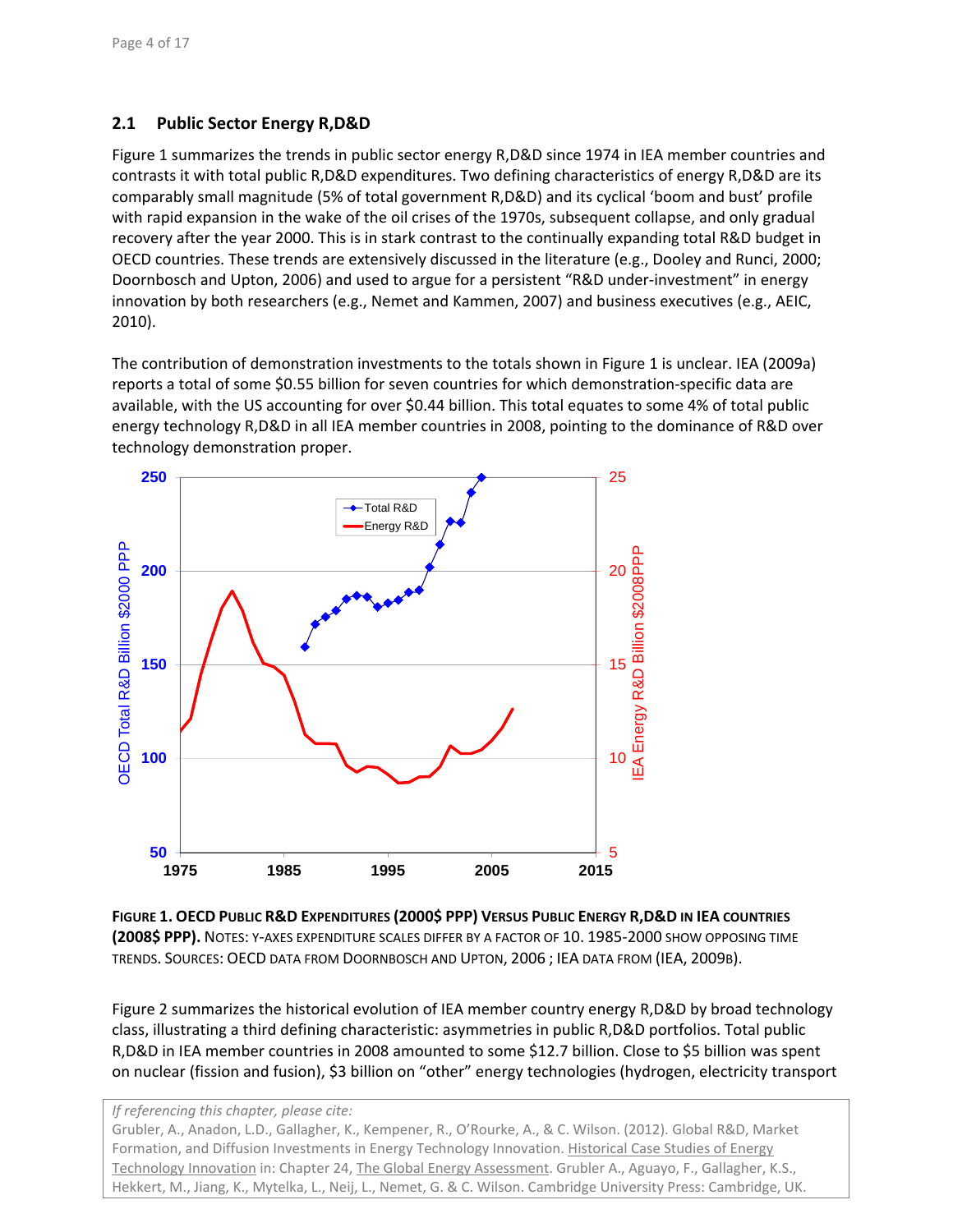and distribution, basic energy research), and about \$1.5 billion apiece on both fossil fuels and energy efficiency. Fossil fuel and nuclear technologies receive the lion's share of R,D&D funding in both IEA member countries and the major developing economies (see below).



FIGURE 2. PUBLIC ENERGY R, D&D IN (2000\$ MILLION PPP) IN IEA COUNTRIES BY TECHNOLOGY CLASS (1974-2008). SOURCE: BASED ON (IEA, 2009B).

As noted, comparable R,D&D statistics for non‐IEA member countries are lacking, giving rise to the incorrect perception that energy R,D&D and technology development is primarily performed in developed economics. The companion case study by Kempener and colleagues provides a survey of available R,D&D data in non‐IEA major energy economies or 'BRIMCS' countries (Brazil, Russia, India, Mexico, China, South Africa). This survey reveals that public energy R,D&D in the six BRIMCS countries amounted to some \$2.7 billion compared with US\$4.4 billion in the US in 2008 (IEA, 2009a).

In the BRIMCS countries, traditional distinctions between public and private sources of R,D&D funding become increasingly blurred by the dominant position of whole or partially state-owned enterprises. R,D&D expenditures in state‐owned oil, gas and electricity companies are strongly determined by government policies. Including these raises the six BRIMCS countries' total current energy R,D&D expenditures to some \$15 billion which is equivalent to the entire \$13 billion public energy R,D&D budget of the 28 IEA member countries and about half the estimated \$25 billion combined public and private energy R,D&D in OECD countries.

#### **2.2 Private Sector Energy R,D&D**

Macroeconomic R,D&D statistics by economic sector are available for a sample of 19 OECD countries in the OECD Structural Analysis database (OECD, 2009). However, the latest year reported is 2002. Data for

*If referencing this chapter, please cite:*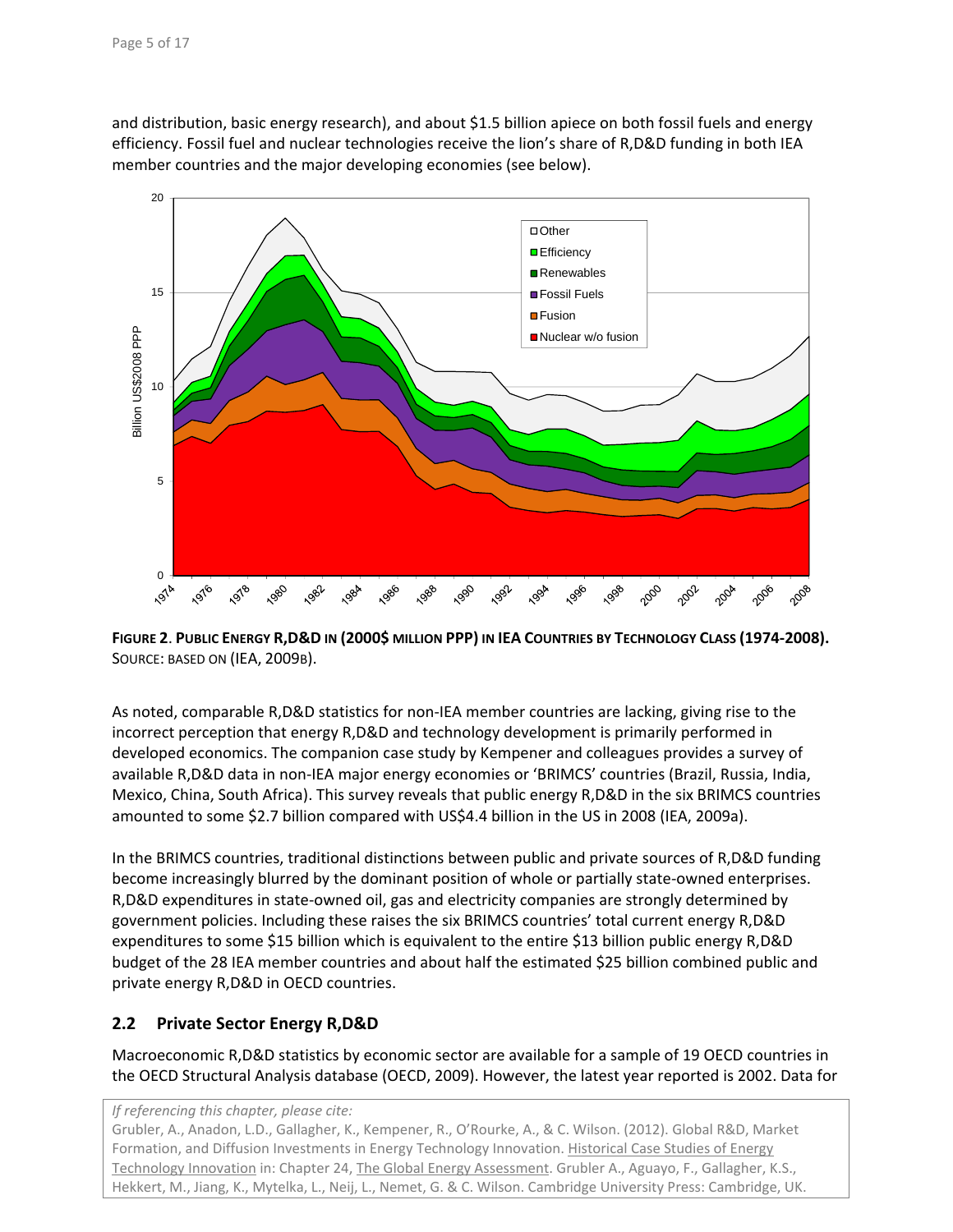other countries are not collected and available in any internationally comparable form. As noted by the Directorate General for Research of the European Commission: "Despite the growing need, statistics on energy R&D expenditures in the private sector remain a problem" (EC, 2005).

In 2002, business enterprises excluding extractive industries (coal mining, oil and gas extraction) performed R&D equivalent to \$433 billion (PPP in 2000\$) in the 19 OECD countries sampled. The only sectoral breakdown relevant for energy innovation are "coke, refined petroleum products and nuclear fuel" (\$2.7 billion) and "electricity, gas, and water supply" (\$2 billion), with an OECD total of energyrelated private sector R,D&D of less than \$5 billion. Of course, R,D&D performed in the manufacturing sector has a bearing on energy use, such as in electrical machinery (\$13 billion), motor vehicles (\$50 billion), or aircraft (\$20 billion; see NSF, 2010). How much of the R,D&D performed in these sectors is energy‐related remains unknown. The six automobile manufacturers listed among the top 25 global corporations in 2006, spent between \$4.6 billion (Honda) to \$7.5 billion (Toyota) on R&D, with a total of some \$39 billion. Other corporations, whose R&D is likely to include an important energy component are Siemens (\$6.6 billion), Samsung (\$5.9 billion), Matsushita (\$4.9 billion), Sony (\$4.6 billion), and Bosch (\$4.4 billion) (NSF, 2010). The consumer good and appliance products of these companies also suggest that private energy‐related R,D&D may be dominated by energy end‐use technologies.

The only available survey of private sector R,D&D specific to the energy sector is the study conducted by the World Energy Council (WEC, 2001), covering the period 1997‐2000 for a sample of seven OECD countries and expressed in 2001\$ billion (PPP). Total private energy R,D&D amounted to some \$12 billion annually. The Kempener et al. (2010) survey on BRIMCS countries (see also the case study on End‐ Use Investments) puts these OECD numbers into perspective, with private sector and state‐owned enterprises also investing around \$12 billion (in 2008 PPP) albeit based on more recent data.

The WEC data are summarized in Table 2 and although dated, usefully illustrate the magnitude and technology allocation of private energy R,D&D. It is also noteworthy that, with the exception of Japan, private R,D&D on energy efficiency is either unrecorded or subsumed within the "other or non‐ specified" category. Private sector energy R,D&D thus appears to track the public R,D&D portfolios emphasis on energy supply technologies, particularly nuclear and fossil fuels.

| <b>R,D&amp;D Expenditure</b><br>(2001\$ Billion) | US   | US   | Japan | Korea | Sweden | France | <b>Denmark</b> | <b>Spain</b> | Total          |
|--------------------------------------------------|------|------|-------|-------|--------|--------|----------------|--------------|----------------|
| reference year                                   | 2000 | 2004 | 1997  | 1998  | 1997   | 1998   | 1993           | 1998         | $^{\sim}$ 2000 |
| Efficiency                                       |      |      | 6.10  |       |        |        |                |              | 6.1            |
| Fossil fuels                                     | 0.81 | 1.04 | 0.84  | 0.03  |        | 0.56   |                |              | 2.2            |
| <b>Nuclear</b>                                   | 0.03 | 0.03 | 1.00  |       |        | 1.17   |                |              | 2.2            |
| Renewables                                       |      |      | 0.29  |       |        |        |                |              |                |
| Other or non-specified                           | 0.36 | 1.21 |       |       |        | 0.05   |                |              |                |
| <b>Total</b>                                     | 1.20 | 2.28 | 8.6   | 0.06  | 0.1    | 1.78   | 0.08           | 0.08         | 11.9           |

**TABLE 2**. **PRIVATE ENERGY R,D&D (IN 2001\$ BILLION) FOR SELECTED OECD COUNTRIES**. NOTES: LATEST AVAILABLE DATA FOR US SHOWN FOR COMPARISON (NSF, 2009). SOURCE: WEC, 2001.

*If referencing this chapter, please cite:*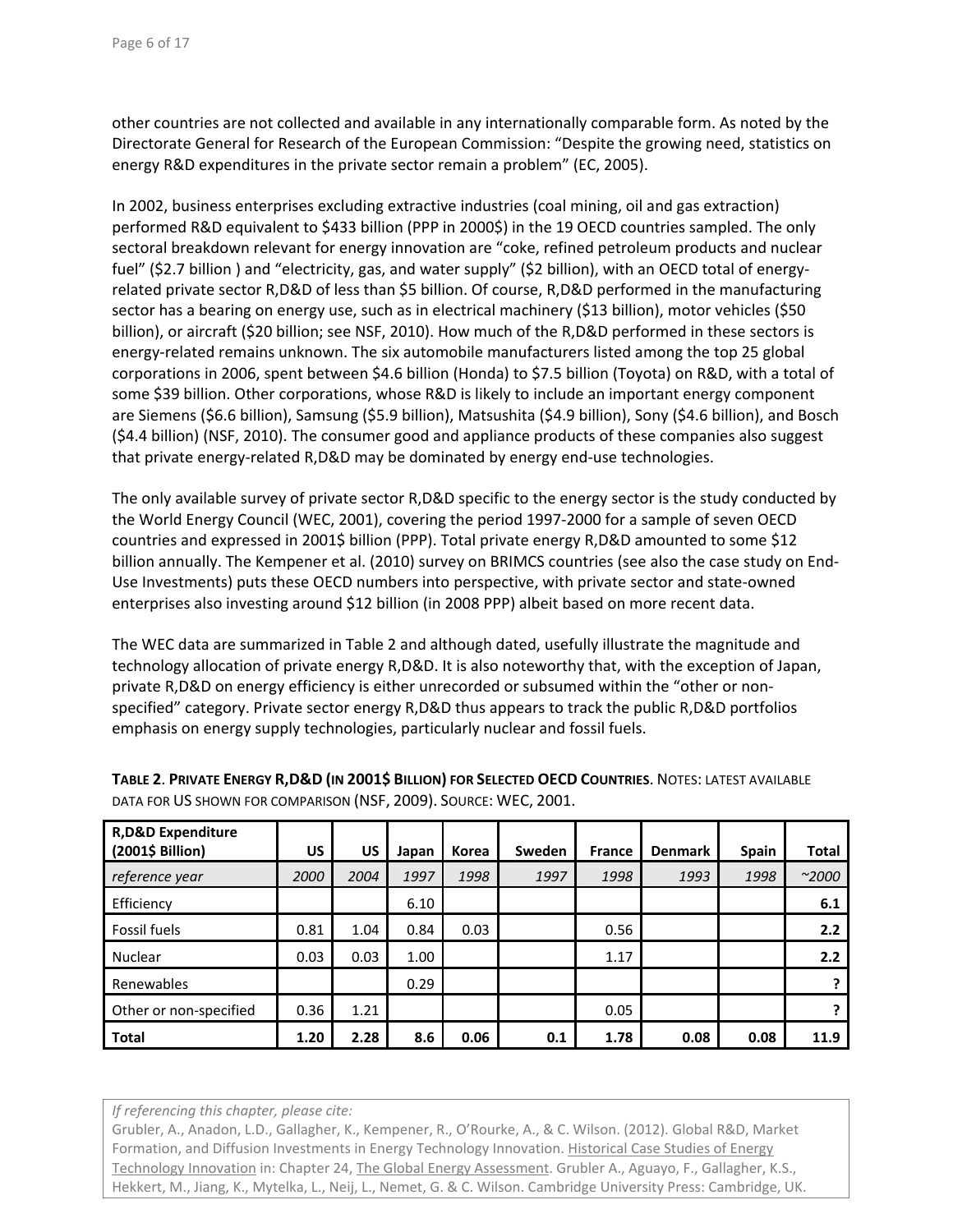Time series data from the US shows that private energy R,D&D follows comparable trends to public energy R,D&D (see Figure 3). Both are influenced by the rise and fall of oil prices. Nemet and Kammen (2007) argue that "the signal of commitment that a large government initiative sends to private investors outweighs any crowding‐out effects associated with competition over funding or retention of scientists and engineers". In other words, 'shared expectations' ‐ an important institution within the energy technology innovation system - may help explain the trends seen the inter-relationship seen in Figure 3. And expectations may wane as well as wax: a coupled decline in R,D&D budgets is seen post-1985.



**FIGURE 3**. **TRENDS IN US PUBLIC AND PRIVATE ENERGY R,D&D (US2002\$ BILLION).** SOURCE: NEMET AND KAMMEN, 2007.

#### **2.3 Total Energy R,D&D**

Based on the limited data available, the order of magnitude estimate of global energy R,D&D amounts to some \$50 billion per year with some \$15 billion in public sector R,D&D and up to \$35 billion invested by the private sector (see Table **1**). About half of all energy R,D&D is spent on fossil fuels and nuclear technologies.

An alternative estimate by the Sustainable Energy Finance Initiative (SEFI) of global sustainable energy R,D&D amounts to some \$12.4 billion in 2005 (UNEP/SEFI/NEF, 2009). This breaks down as \$5.6 billion public and \$6.8 billion private R,D&D, although there is insufficient detail provided to allow a more in‐ depth comparison.

## **3 MARKET FORMATION INVESTMENTS**

Market formation investments include public and private investments in the initial phase of diffusion during which technologies are often in "niche markets". These are characterised by a high willingnessto-pay by end-users for novel performance advantages, and some degree of insulation from the cost pressures of a competitive market. Niche markets are often created or protected by policy incentives or regulation.

*If referencing this chapter, please cite:*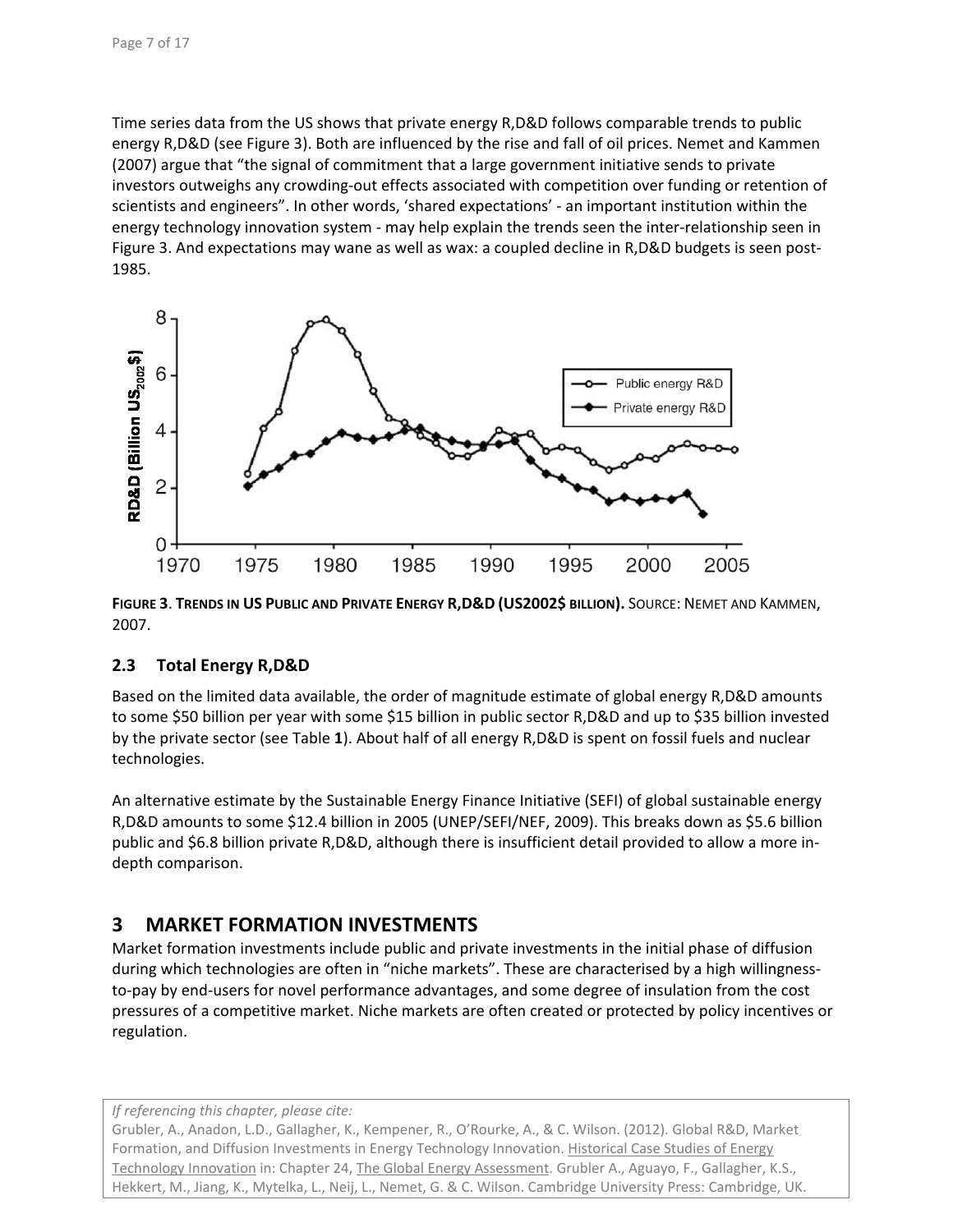For the purposes of tracking investments against conventionally reported categories, we define market formation investments as investments in or by companies that have solved the core technological problems out of R&D and that are now seeking to commercialise their products into relatively small, specific markets, at least initially. These investments are not, on their own, commercially viable, and so are too early for mass market adoption (and so 'diffusion' investments). We thus emphasize private investments that take advantage of markets created by government policies, such as renewable electricity portfolio standards or feed-in tariffs, and renewable fuel regulations. Even with this definition, market formation investments in the energy sector are difficult to estimate because many transactions are unreported, and there is no accepted measurement approach.

### **3.1 Estimating Market Formation Investments**

Investments in most renewable energies can be classified as market formation investments given their reliance on policy incentives. A recent UNEP/SEFI/NEF (2009) report analysed investments into "sustainable energy" which it defined as solar, wind, biofuels, biomass and waste to energy, marine and small-hydro, geothermal, efficiency, and other low-carbon technologies/services. It excludes large-scale hydro (>50MW) and all nuclear power. The UNEP/SEFI/NEF study reported investments into sustainable energy had risen to US\$223 billion in 2008, although this includes \$67 billion of purely financial transactions including mergers and acquisitions, refinancings, and buyouts (UNEP/SEFI/NEF, 2009). These transactions represent changes in ownership rather than investments into the formation of markets for energy innovations (see Box for definitions of investment types).

#### **BOX. DEFINITION OF TYPES OF MARKET FORMATION INVESTMENT.** SOURCE: UNEP, 2011.

- *Venture capital and private equity (VC/PE)***:** all money invested by venture capital and private equity funds in the equity of companies developing energy technologies. Similar investment in companies setting up generating capacity through special purpose vehicles is counted in the asset financing data.
- *Public markets*: all money invested in the equity of publicly quoted companies developing energy technologies and power generation. Investment in companies setting up generating capacity is included in the asset financing data.
- *Asset financing*: all money invested in energy production or electricity generation projects, whether from internal company balance sheets, from debt finance, or from equity finance. This excludes re‐ financings.
- *Mergers and acquisitions (M&A)*: the value of existing equity purchased by new corporate buyers in companies developing energy technologies or operating energy projects.

Of the US\$160 billion technology‐specific investments reported by UNEP/SEFI/NEF (2009), US\$103 billion comprised various types of risk‐taking private finance (venture capital, private equity, asset finance, and new equity issuances – see Box for definitions) which we consider as clearly constituting market formation investments. A further US\$18 billion was on public and private R,D&D, and the remaining US\$35 billion on small and residential projects and the Brazilian ethanol programme could be considered diffusion investments.

A breakdown by asset class of private market formation investments in sustainable energy technologies is shown in Figure 4. Asset financing comprises the dominant share. Asset finance includes the building of new assets (projects, plants, etc.) using either project finance which ring fences the asset in a 'special purpose vehicle', or using balance sheet financing. Asset finance is more common for investments in

*If referencing this chapter, please cite:*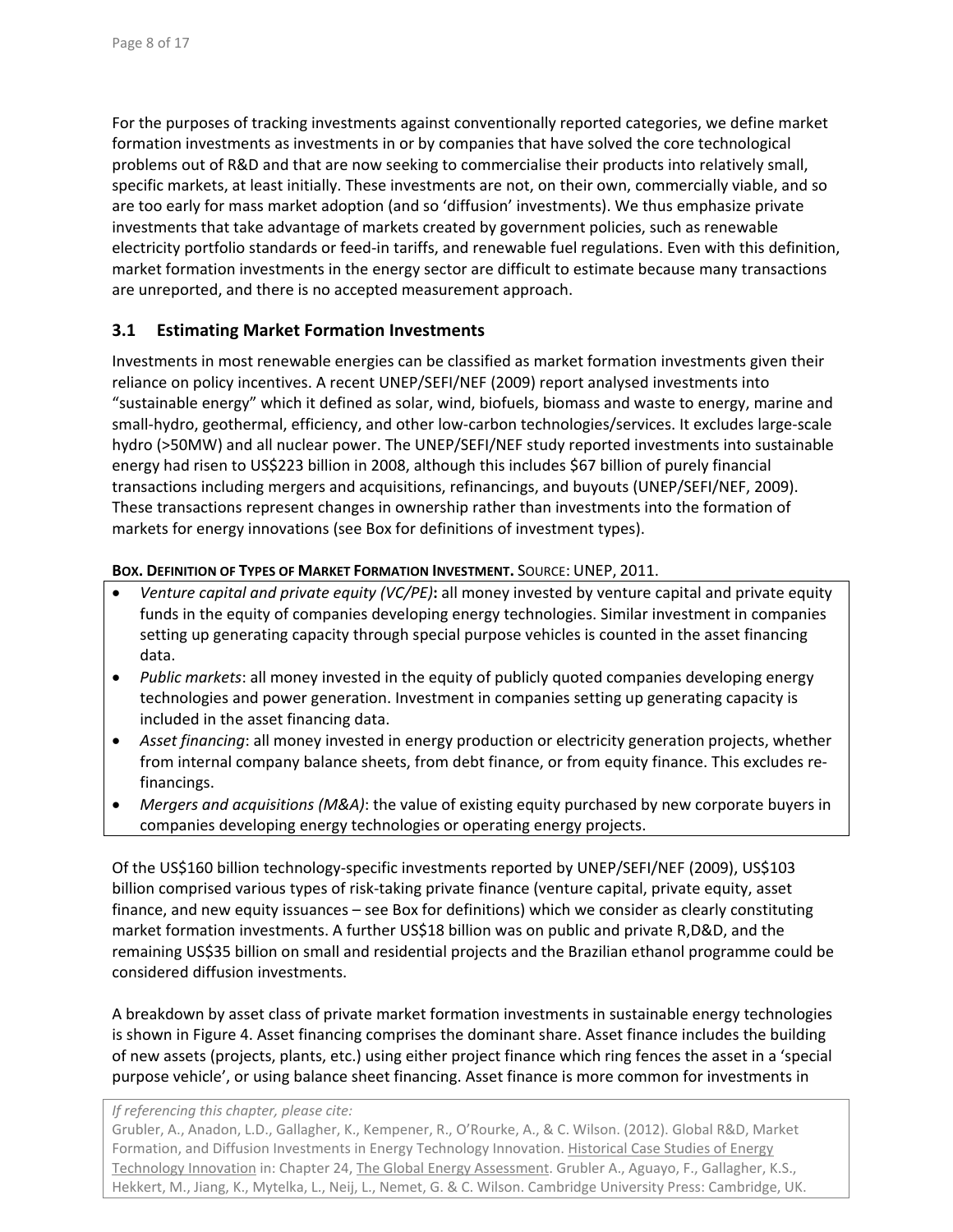large and more mature technologies but in this context are considered market formation investments given their exposure to and reliance on government subsidies and other market incentives.

New listings on public markets grew sharply from 2006‐2007, but has settled back to broad equivalence in magnitude to venture capital (VC) and private equity (PE) investments. The compound annual growth rate across the three asset classes from 2004‐2008 was 63%. The principal technology class invested in was wind power; investments from 2004‐2008 grew annually at 51%. Investments in energy efficiency were small (only 2% of total investments from 2004‐2008). The principal regions invested in were OECD countries, notably Europe (45%), and North America (30%).



**FIGURE 4. ANNUAL INVESTMENTS (US2008\$ BILLION) IN MARKET FORMATION FOR SUSTAINABLE ENERGY TECHNOLOGIES (2004‐2008).** NOTES: 2008 DATA EXCLUDES US\$8 BILLION IN BRAZILIAN ETHANOL. SOURCES: UNEP/SEFI/NEF, 2009; O'ROURKE, 2009; BLOOMBERG NEW ENERGY FINANCE DATABASE, COURTESY OF ERD3 PROJECT HARVARD, (UNEP/SEFI/NEF, 2009).

## **3.2 Venture Capital and Private Equity (VC/PE) Investments**

Although more risk‐taking than conventional debt and equity investors, venture capital (VC) and private equity (PE) investors typically only commit to a technology once much of the innovation risk has been mitigated, when markets are at least somewhat defined, and when the innovating company is formed and functioning. VC/PE investors aim to profit from the rapid scaling up of the technology in early markets demonstrating commercial potential to allow them to sell their equity stake at a high multiple

*If referencing this chapter, please cite:*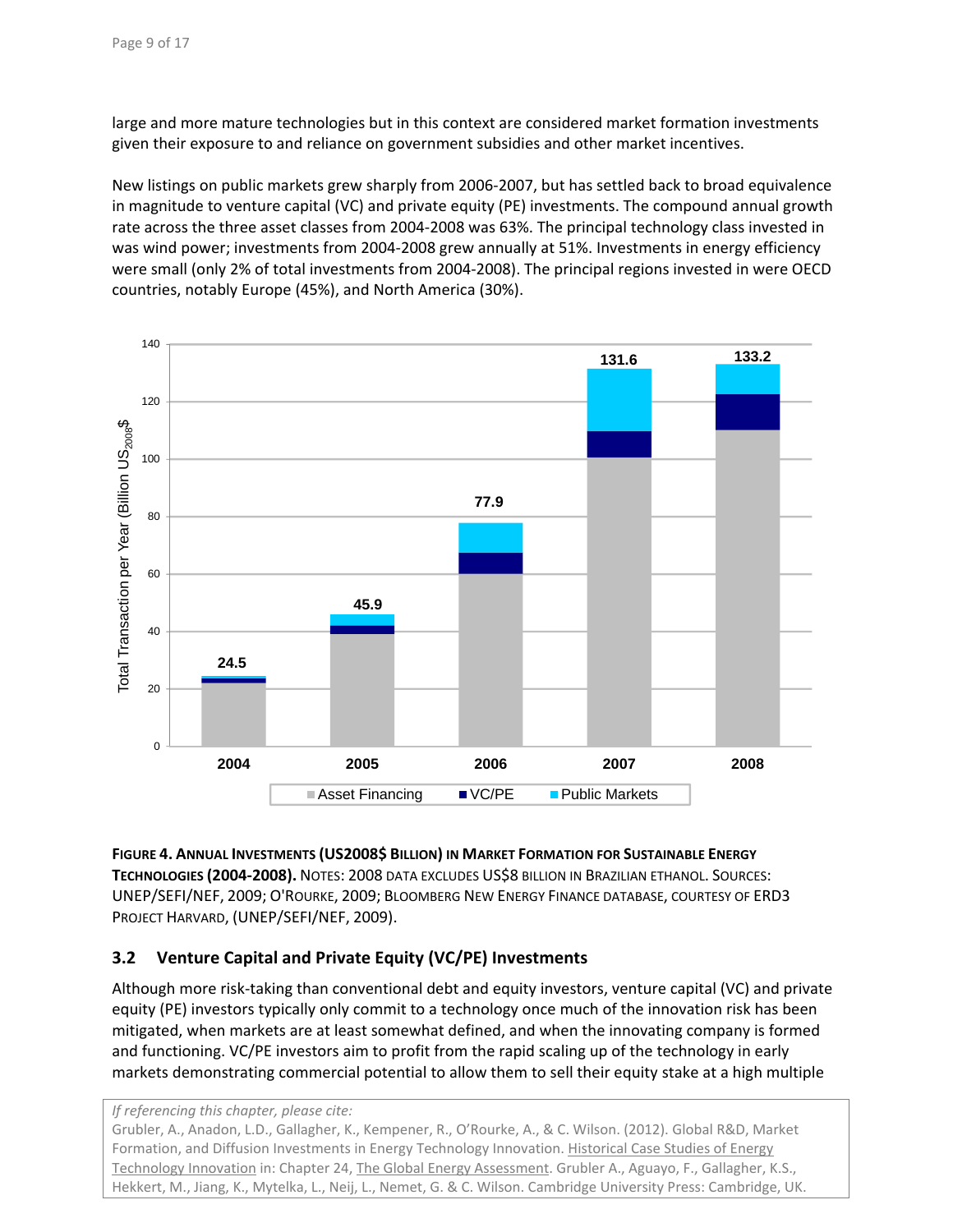of the initial investment. VC/PE investors' core role is to bring not just capital but also commercial skills and expertise to aid and accelerate this transition from demonstration to diffusion. In the energy sector, this is particularly relevant for the less mature sustainable energy technologies.

The UNEP/SEFI/NEF (2009) data combined with data on fossil fuel investments in the Thomson/Reuters VentureXpert database (Thomson Financial, 2009) show dramatic growth in VC/PE investments into energy – and specifically into clean energy technologies – since the mid to late 2000s. From 2002 to 2008, the total amount of energy (fossil and non‐fossil) investments made by VC/PE investors worldwide grew from US\$1.1 billion to some US\$14.6 billion with a 53% compound annual growth rate (see Figure 5). This is a likely under‐estimate as VC/PE investments are often not publicly reported, investments made by individual investors are usually not reported, and data outside the North American and European dominance of professional VC/PE firms are limited. Over the 2002‐2008 period as a whole, at least US\$40.9 billion was invested in energy technology firms in some 2,375 transactions. The number of investment rounds (or transactions) grew at 26% per year. The bulk of investments were into North American and European companies with non fossil‐based energy technologies.



**FIGURE 5**. **VENTURE CAPITAL / PRIVATE EQUITY INVESTMENTS (US2008\$ BILLION) IN ENERGY TECHNOLOGIES (2002‐ 2008).** NOTES: 'BIOFUELS' EXCLUDES INVESTMENTS IN BRAZILIAN ETHANOL COMPANIES. SOURCES: O'ROURKE, 2009; BLOOMBERG NEW ENERGY FINANCE DATABASE, COURTESY OF ERD3 PROJECT HARVARD (NEF/SEFI, 2009); THOMSON REUTERS VENTUREXPERT DATA BASETHOMSON FINANCIAL, 2009).

Figure 5 shows that the majority of energy investments made by VC/PE investors are in to sustainable energy (particularly renewable power generation) and end‐use efficiency technologies. Solar is the dominant technology class capturing some 30% of the global total over the 2002‐2008 period and growing particularly rapidly from 2005 in terms of both numbers of transactions and total amounts invested. End‐use efficiency, including smart energy metering in buildings, demand response software systems, high efficiency lighting, and so on, also grew markedly in this period.

*If referencing this chapter, please cite:*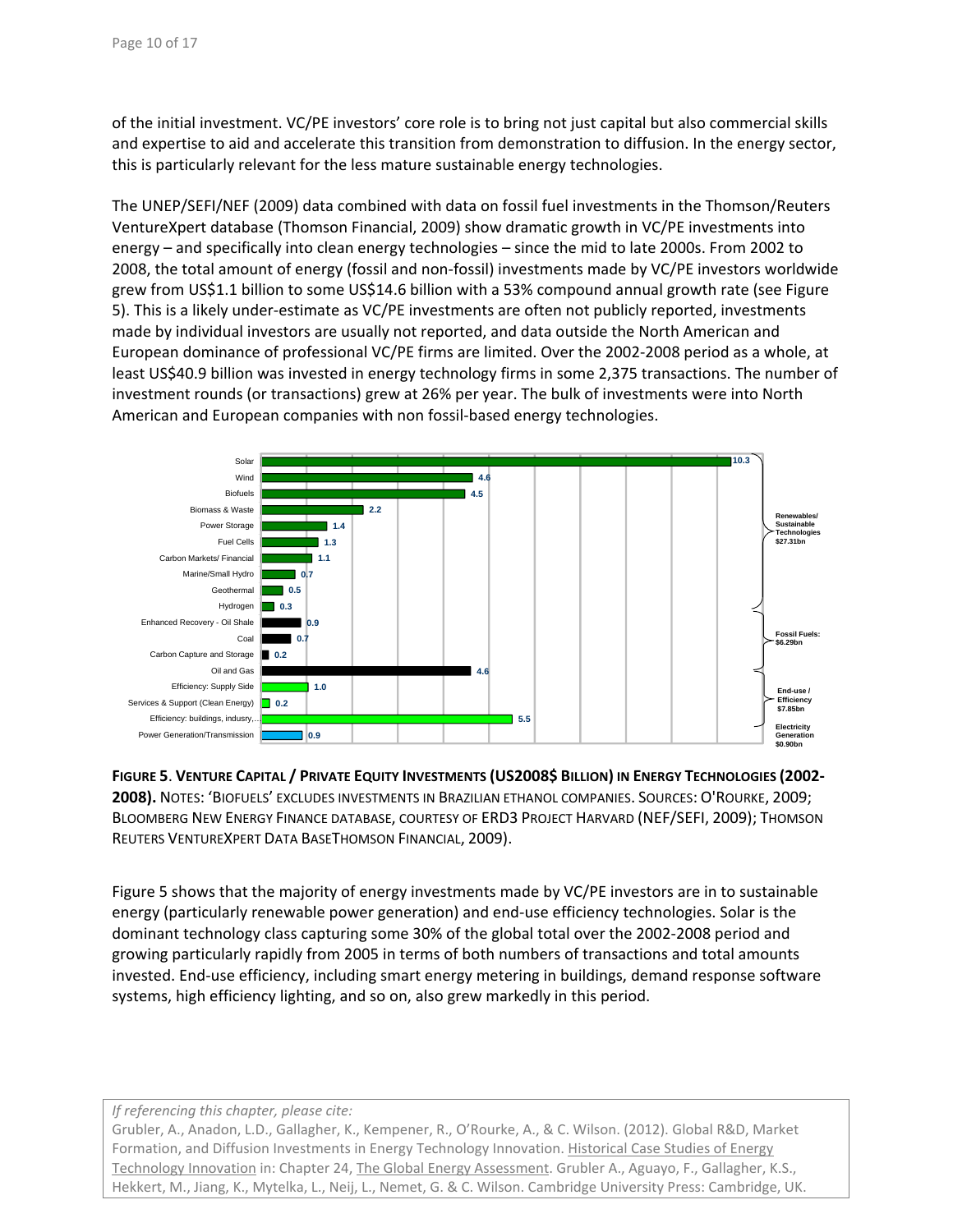# **4 DIFFUSION INVESTMENTS**

'Diffusion' investments into mature commercial energy technologies are not collected systematically. Modelling studies, as well as limited survey data, allow estimates of capital investments in energy supply technologies, but analogous data for energy end‐use investments are almost entirely lacking. A companion case study on end‐use investments aims to provide a plausible first order estimate to address this data gap and to provide a comparator for the estimates of energy supply investments reviewed here.

## **4.1 Diffusion Investments in Energy Supply Technologies**

Data on energy supply investments are typically based on limited surveys or model estimates which combine statistical data and/or estimates of capacity additions with average technology‐specific investment costs. Modelling studies have been available since the mid-1990s from the research community (e.g., Nakicenovic et al., 1998; Nakicenovic and Rogner, 1996; Riahi et al., 2007) as well as in the work of the IEA, particularly the World Energy Investment Outlook (IEA, 2003), but also in the Energy Technology Perspectives series (IEA, 2006; 2008a) and the World Energy Outlook series (e.g., IEA, 2008b; 2009b). These latter reports include unique survey data on energy supply investments particularly in the oil and gas industry.

A common feature and drawback of almost all modelling studies is that energy supply investments are not reported for their reference or base year values, but instead as cumulative totals over the model projection horizon (typically 30 years). This makes an assessment of current investment levels and allocations difficult, and a robust comparison among different modelling studies almost impossible. Here we draw heavily on the only modelling study that has disclosed its base year energy investment values (Riahi et al., 2007), and compare this with the surveys reported in the IEA's World Energy Outlook series (IEA, 2006; 2008b; 2009b). The Riahi et al. (2007) estimates are based on capacity additions and price levels in 2000 as the reference year, expressed in US1990\$ and converted here to a common US2005\$ basis using the US GDP deflator although price levels remain in year 2000 terms. (Energy technology price escalation after 2000 is a feature observed for almost all energy supply technologies, but technology‐specific price deflators are not available, hence reported prices and inferred investment numbers refer to year 2000 levels). As the energy sector has seen significant price escalation since 2004 (particularly for oil and gas), these Riahi et al. (2007) estimates can be considered a lower bound, and the IEA estimates an upper bound (see Table 3).

*If referencing this chapter, please cite:*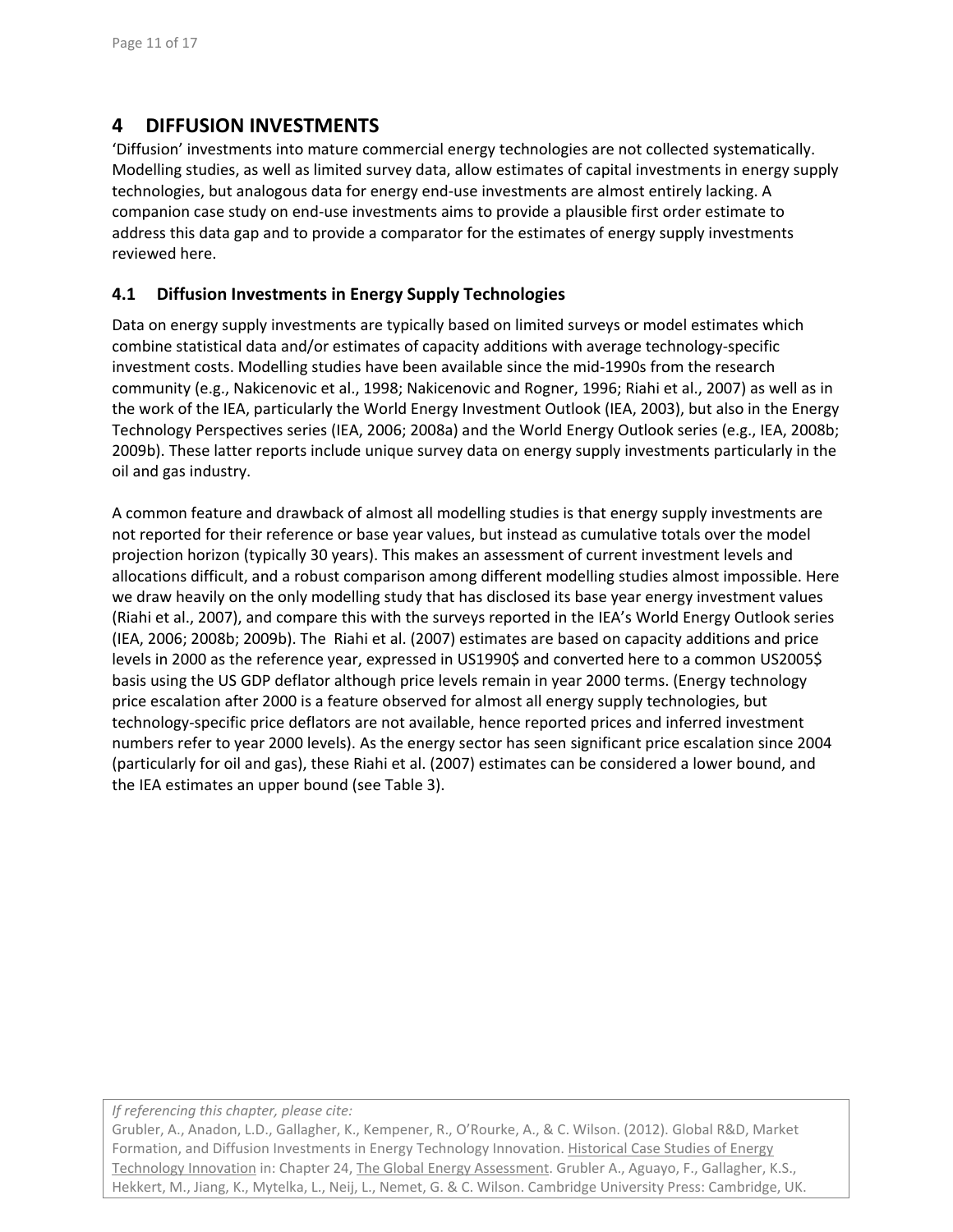**TABLE 3**. **ESTIMATES OF DIFFUSION INVESTMENTS (US2005\$ BILLION) IN ENERGY SUPPLY TECHNOLOGIES.** NOTES: T&D = TRANSPORT AND DISTRIBUTION OF ELECTRICITY. SOURCES: LOW ESTIMATES FROM RIAHI ET AL., 2007; HIGH ESTIMATES FROM IEA (2006; 2008B; 2009B). SEE TEXT FOR DETAILS.

| <b>INVESTMENTS (US\$2005 BILLION)</b> | <b>LOW ESTIMATE</b>         | <b>HIGH ESTIMATE</b>             |
|---------------------------------------|-----------------------------|----------------------------------|
| IN ENERGY SUPPLY TECHNOLOGIES         | (prices & activity in 2000) | (prices & activity in 2005-2007) |
| <b>FUELS - UPSTREAM:</b>              |                             |                                  |
| <b>Exploration fossil fuels</b>       | n.a.                        | 40                               |
| <b>Extraction fossil fuels</b>        | 180                         | 180-360                          |
| FUELS - DOWNSTREAM: [1]               | n.a.                        | 100-140                          |
| Synfuels, fossil                      | 1                           | 7                                |
| <b>Biofuels</b>                       | 20                          | n.a.                             |
| Other                                 | 20                          | n.a.                             |
| <b>TOTAL FUELS</b>                    | >220                        | 300-550 [2]                      |
| <b>POWER GENERATION:</b>              |                             |                                  |
| Fossil                                | 110                         | n.a.                             |
| Non-fossil                            | 100                         | n.a.                             |
| Total (Fossil + non-fossil)           | 210                         | 220-300                          |
| T&D                                   | >>70                        | $? - 230 - ?$                    |
| <b>TOTAL POWER GENERATION</b>         | >500                        | 450-520 [3]                      |
| <b>TOTAL ENERGY SUPPLY</b>            | >720                        | 750-840 [3]                      |

Table notes: [1] Includes refining, pipelines, etc. [2] Minimum excludes exploration; maximum includes exploration. [3] Minimum - maxima range is not additive from sub-component min-max range.

Despite differences in estimated investments per technology class, the available data shown in Table 3 suggest a likely order of magnitude range of annual energy supply investments from around US\$700 billion (2005\$) up to some US\$840 billion in 2007/2008. Investments are dominated by electricity generation and transport and distribution (T&D) which total around US\$500 billion. Fossil fuel supply investments, particularly upstream (i.e., exploration and production), account for US\$250‐400 billion, mostly for oil and gas. The renewable energy technologies that featured prominently in market formation investments are thus minor players under the market conditions characterizing current diffusion investments. Liquid and gaseous biofuels account for US\$20 billion (included in the lower bound of fuel investments), including US\$8 billion for Brazilian ethanol (UNEP/SEFI/NEF, 2009). Large‐ scale hydropower make up less than 17% of current energy supply investments (<US\$100 billion for annual capacity additions of between 25‐30 GW).

Major uncertainties include the accounting for oil and gas exploration activities (at some US\$40 billion). Some companies categorise these as R,D&D activity for future oil/gas reserves. On this basis, oil and gas exploration would represent the single largest type of R,D&D spending across the energy sector as a whole.

Uncertainties also exist for electricity transport and distribution (T&D) infrastructure investments for which only modelling study data are available and estimates differ by about a factor of three. The IEA (IEA, 2008b) projection of average annual electricity T&D infrastructure investments of US\$230 billion over the period 2007 ‐ 2015 appears extremely high, and is comparable to current investments in electricity generation capacity. It is also interesting to note that no studies report actual data for current investments in nuclear energy (even though nuclear capacity additions feature prominently in many

*If referencing this chapter, please cite:*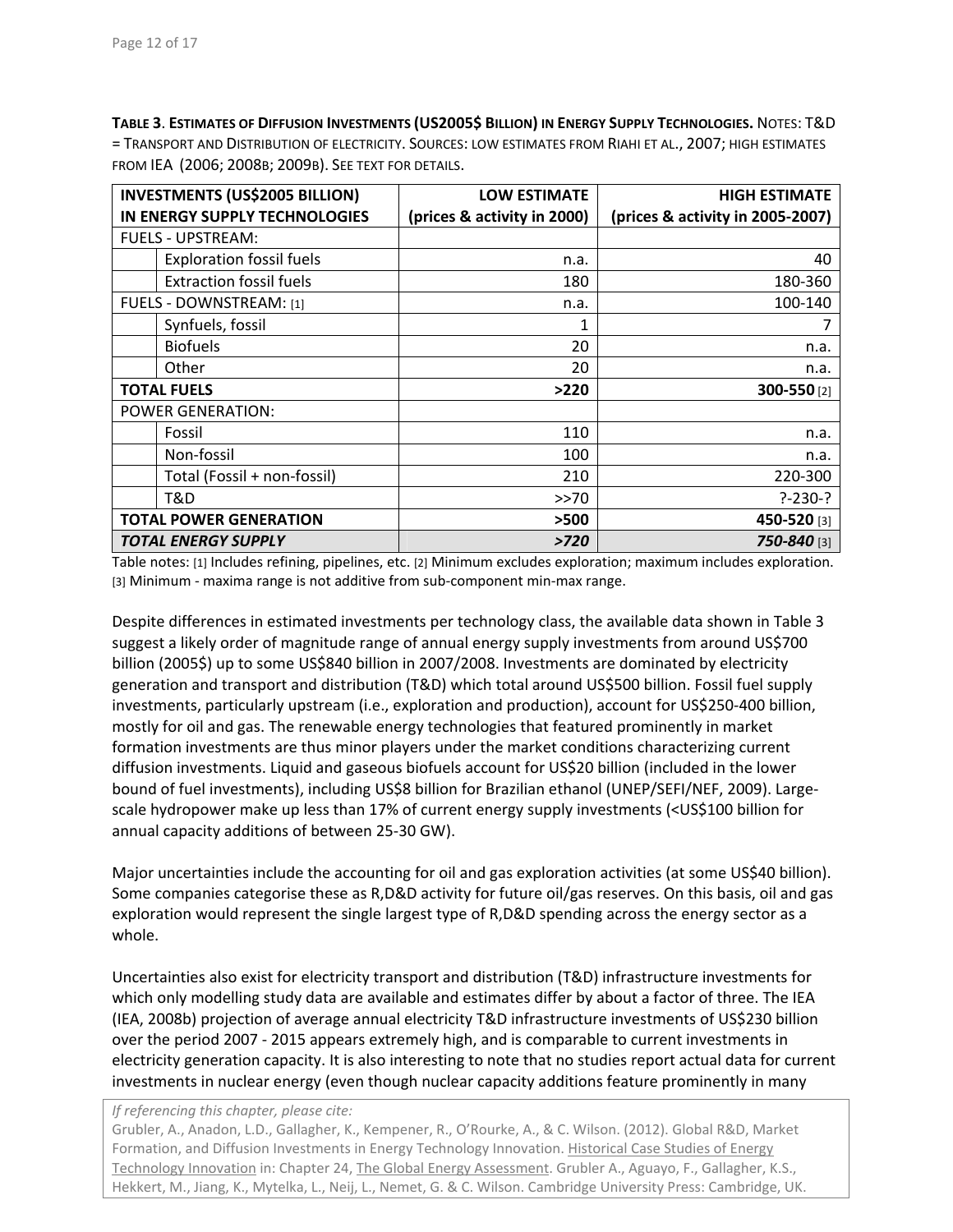projections). According to IEA (2002; 2009b), installed nuclear capacity expanded by 20 GW between 1999 and 2007. IEA (2008b) reports an increase from 358 to 376 GW between 2000 and 2006, which yields an average annual net increase in nuclear capacity of between 2‐3 GW, mostly in Asia where investment costs are comparatively modest at an estimated 1500‐2500 \$/kW. This suggests current investments of between US\$3‐7.5 billion/year for nuclear reactors, which makes this the only technology in which R,D&D investments *exceed* diffusion investments.

Evidence regarding the time trend of energy supply investments is scarce. An intriguing empirical finding from the US shows a significant decline in energy supply investments as a share of sector revenues for electricity generation in the second half of the twentieth century (see Figure 6). The declining share of revenues reinvested in capital stock in the US electricity sector suggest a substantial thinning of resources available for capital turnover and diffusion of new technologies as a twin result of slowing demand growth and energy sector deregulation and liberalization. It remains unclear if this trend is a specific phenomenon of the US or IEA countries, but it certainly emphasises the importance of comprehensive time series data on energy sector investments to support decision making.



**FIGURE 6. DECLINING INVESTMENTS AS A SHARE OF REVENUES IN THE US ELECTRICITY SECTOR (1925‐2000).** SOURCE: MODIFIED FROM EPRI, 2003.

This assessment of diffusion investments has focused on the global level for the simple reason that regionally disaggregated investment data are lacking. Modelling studies suggest that energy supply investments in the year 2000 were distributed about 60:40 between developed and developing economies (using the Annex I and non‐Annex I definitions of the United Nations Framework Convention on Climate Change). Short‐term projections (e.g., to 2030 by IEA, 2009b) suggest roughly a 50:50 split in the energy supply investment needs of Annex I and non-Annex I countries, for a global total of cumulative energy supply investments from 2008 to 2030 of some US\$25 trillion (2008\$).

*If referencing this chapter, please cite:*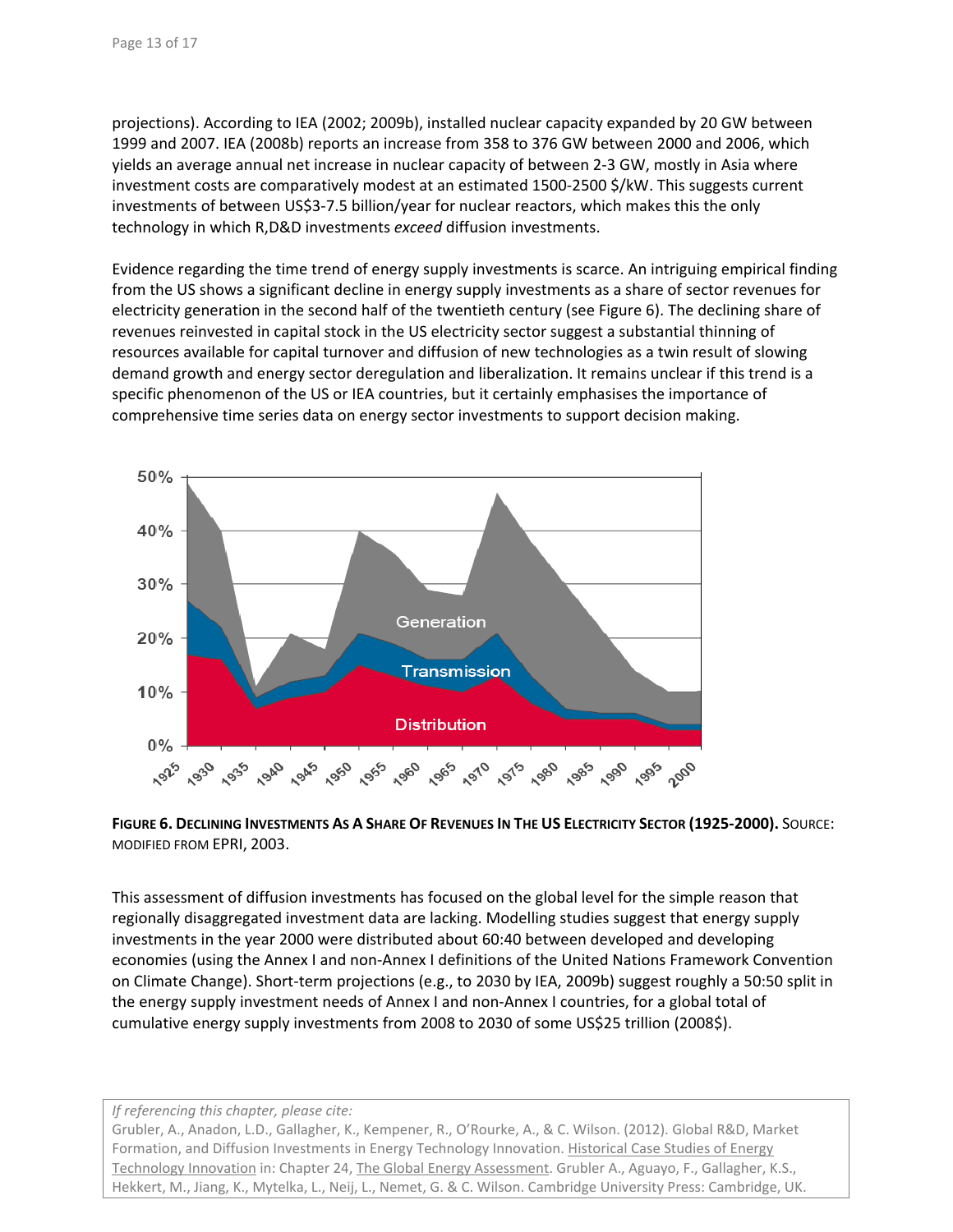## **4.2 Diffusion Investments in Energy End‐use Technologies**

The distributed, decentralised nature of investments in end‐use technologies by households and firms, and their conventional classification as consumer expenditures rather than investments, explains the absence of energy end‐use investment estimates in the literature. Compounding these data challenges are definitional problems. Even defining what constitutes an energy end‐use technology is difficult. In the case of a new building, for example, the system boundary might be drawn around the heating and air conditioning systems, or more broadly to include the building envelope and structures that contribute to the demand for heat or cooling. Indeed, the entire building may be considered an end‐use technology. Some modeling studies include incremental energy end‐use technology investments associated with energy efficiency improvements over a reference scenario (e.g., IEA, 2009b). Apart from introducing additional definitional ambiguities (i.e., what constitutes incremental investments), the modeling is invariably partial, omitting certain technologies, and treating others inconsistently. More commonly, modeling studies deal with energy end‐use investments either by 'assuming away' missing data through exogenous (policy‐independent) energy efficiency trends.

These data issues and challenges are discussed in more detail in a companion case study which presents a global, bottom-up estimate of total investment costs in energy end-use technologies. This case study uses volume data (production, delivery, sales, and installations) and cost estimates to approximate total investment costs in 2005 both for end‐use technologies (broadly defined) and their specific energy‐using components (narrowly defined). Here, we summarise these estimates to provide a comparator for the energy supply investments presented above. We recommend the reader to the companion case study for all details of method and data (see also Wilson and Grubler, 2011).

Investments in 2005 in end‐use technologies (broadly defined) are estimated to be in the order of US\$1 ‐ 3.5 trillion. Investments in the energy-using components of these end-use technologies (narrowly defined) is in the order of US\$0.1 ‐ 0.7 trillion. These investment ranges particularly at the upper end should be treated as underestimates, as many end‐use technologies were omitted from the analysis. We therefore suggest a range of annual end-use investments to be conservatively in the order of US\$0.3 -4.0 trillion. This compares with the range of annual energy supply investments in the order of US\$0.7 trillion.

Although the two ranges span the same orders of magnitude, the upper bound of end‐use investments is four times higher than its energy supply equivalent. Interestingly, this result aligns with the IEA's estimation that demand‐side investment needs exceed supply‐side investment needs by a factor of 4 to 5 in climate policy scenarios (IEA, 2008a). Disaggregating the data by region shows that approximately two-thirds of the end-use investments in 2005 are in Annex I countries; the remaining one-third are in developing economies.

# **5 CONCLUSIONS**

In this case study, we have compiled disparate data on R,D&D and market formation investments, on diffusion investments in energy supply technologies, and integrated these with novel datasets on R,D&D investments in BRIMCS countries, and on diffusion investments in end-use technologies. The result is a synthetic snapshot of the financial resources mobilised globally as investments in to the energy technology innovation system, distinguishing both the stage of the innovation lifecycle (R,D&D, market

#### *If referencing this chapter, please cite:*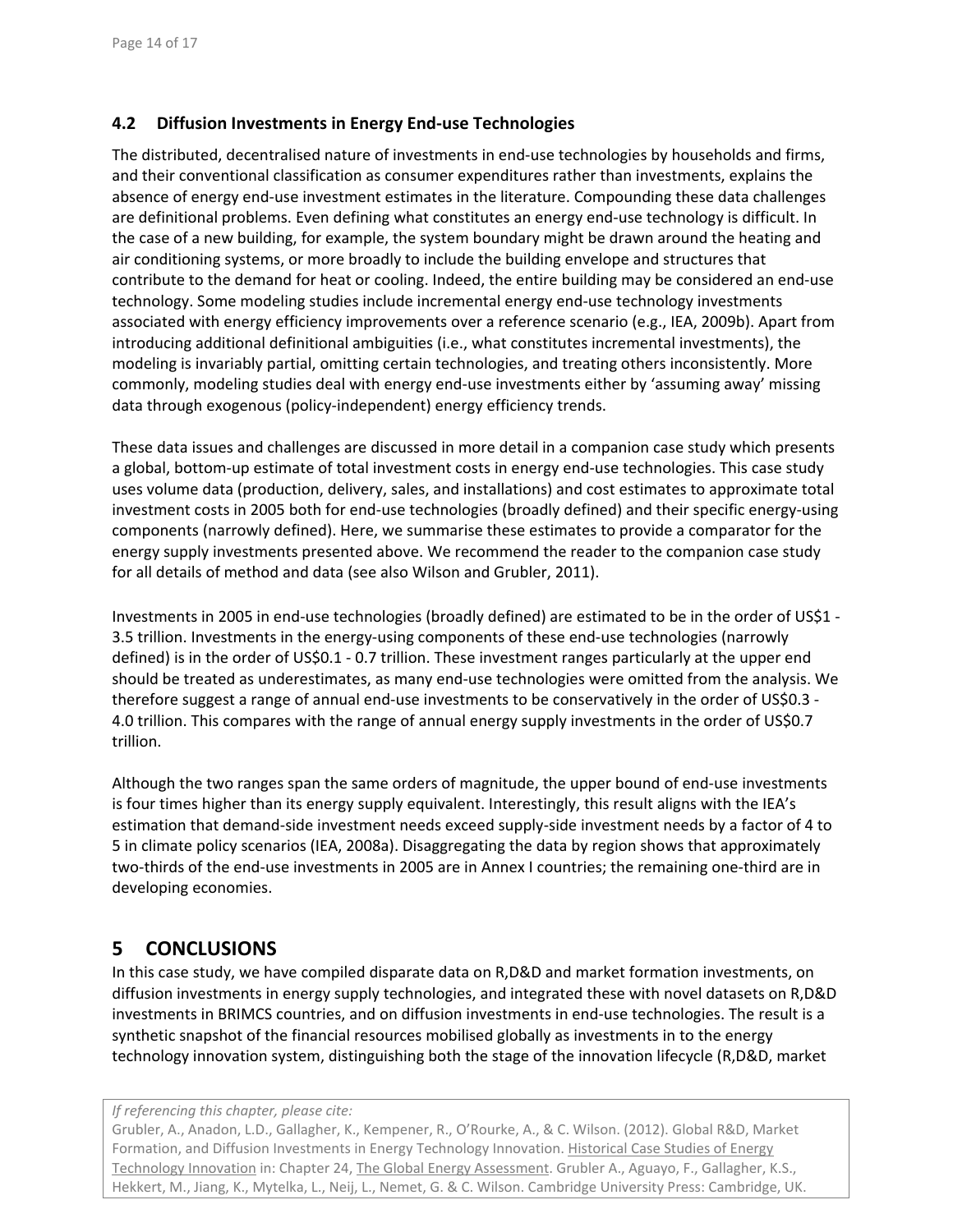formation, diffusion) and the type of technology (upstream, downstream, power generation, T&D, end‐ use).

From this picture summarised in Table **1**, certain key findings emerge.

First, the scale of resource mobilization increases across successive innovation stages, from R,D&D (~\$50) billion), to market formation (~\$150 billion), to the dominant diffusion stage (>\$1000 billion). If large‐ scale technological change is on the agenda, changes in the diffusion environment and associated incentives for technology adoption and diffusion – e.g., through changes in relative prices – will be essential *in addition to* the resources invested in developing improved technologies in the earlier innovation stages.

Second, the structure of current energy investments is highly asymmetrical. End‐use technologies dominate diffusion investments but are strongly under‐represented in earlier innovation investments (based on available data). The comparatively large support for energy supply technologies such as fossil fuels and nuclear energy in R,D&D is therefore brought into sharper relief, and is mismatched with the challenges facing the energy system from energy access to energy security and climate change mitigation, all of which call for vastly improved energy end‐use efficiency.

Third, six major emerging economies – Brazil, the Russian Federation, India, Mexico, China, and South Africa, known collectively as 'BRIMCS' countries – now account for a significant proportion of global energy innovation investments. However, significant regional imbalances, particularly in the support for energy R,D&D, persist. The increasing globalization of energy innovation in general, and of energy technology R,D&D in particular, suggests that new mechanisms for international technology cooperation and coordination might be needed, including appropriate institutional (re)designs beyond the limited existing membership and scope of the IEA.

Finally, it is clear that there are formidable data problems associated with assessing energy technology innovation, pointing to important areas of future research and renewed initiatives to provide better technology‐specific data. Institutions to collect and share these data at both national and international levels are also needed.

# **6 FURTHER READING**

The Riahi et al., 2007 study is noteworthy for its reporting of base year investment data, and should be read as a contrasting approach to the IEA World Energy Outlook studies (IEA, 2008b; 2009b).

# **7 REFERENCES**

AEIC, 2010. *A Business Plan for America's Future,* American Energy Innovation Council. Dooley, J. J., 2000. *A Short Primer on collecting and Analyzing Energy R&D Statistics,*Batelle. Dooley, J. J. & Runci, P. J., 2000. Developing nations, energy R&D, and the provision of a planetary public

good: A long‐term strategy for addressing climate change. *Journal of Environment & Development,* 9(3): 215‐239.

Doornbosch, R. & Upton, S., 2006. *Do We Have the Right R&D Priorities and Programmes to Support the Energy Technologies of the Future?,* OECD, Paris.

#### EC, 2005. *Energy R&D Statistics in the European Research Area,* European Commision, Brussels.

*If referencing this chapter, please cite:*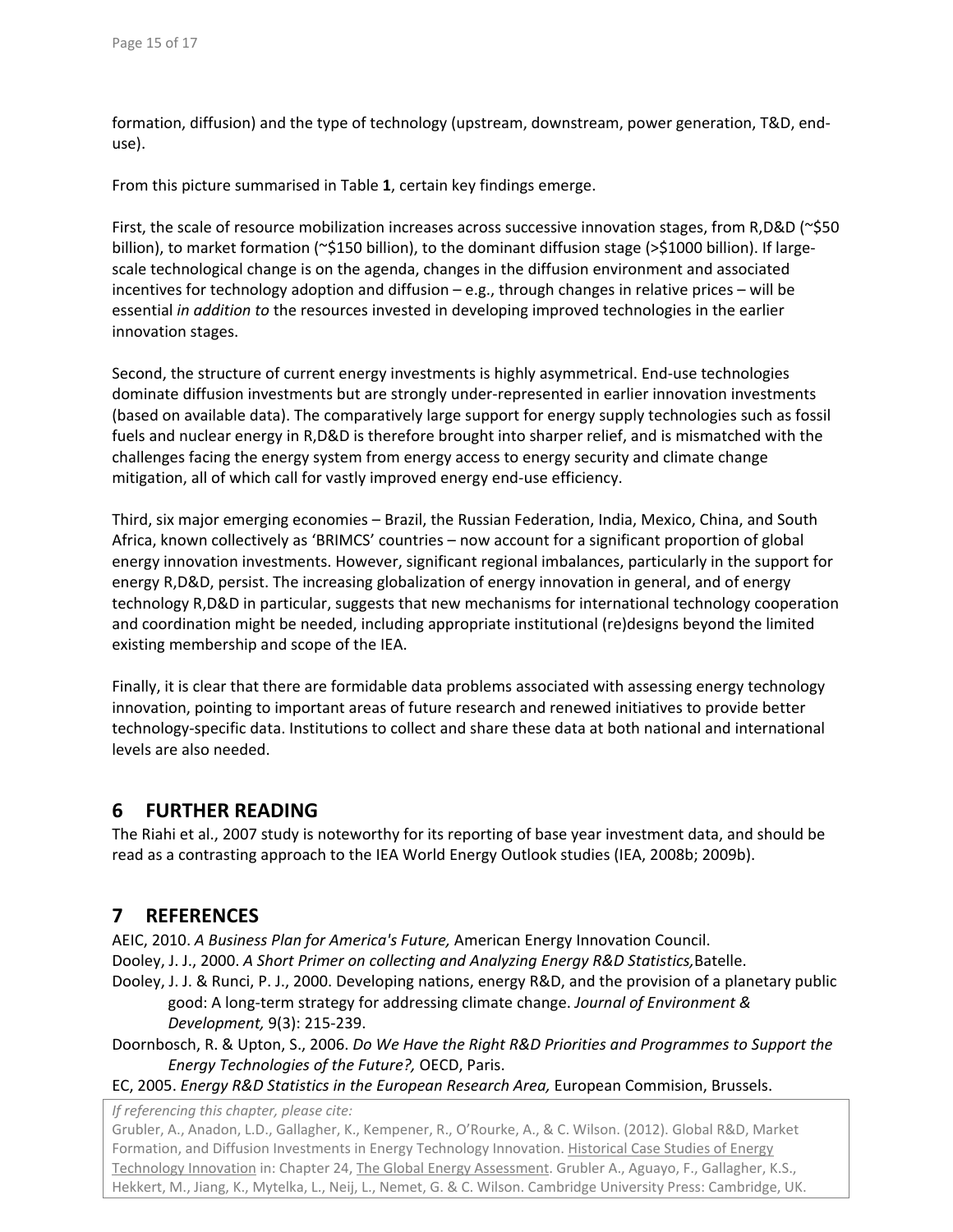- EPRI, 2003. *Electricity Technology Roadmap ‐ Meeting the Critical Challenges of the 21st Century,* Palo Alto, CA, Electric Power Research Insititute (EPRI).
- IEA, 2002. *World Energy Outlook,* International Energy Agency, Paris.
- IEA, 2003. *World Energy Investment Outlook,* International Energy Agency, Paris, France.
- IEA, 2006. *World Energy Outlook,* International Energy Agency, Paris.
- IEA, 2008a. *Energy Technology Perspectives 2008 ‐ Scenarios and Strategies to 2050,* Organization for Economic Cooperation & Development, Paris.
- IEA, 2008b. *World Energy Outlook,* Paris, France, International Energy Agency.
- IEA, 2009a. *Energy Technology R&D Statistics* [Online]. International Energy Agency (IEA). Available: http://www.iea.org/stats/rd.asp. March 2010.
- IEA, 2009b. *World Energy Outlook,* Paris, France, International Energy Agency.
- Kempener, R., Anadon, L. D. & Condor, J., 2010. *Governmental Energy Innovation Investments and Policies in the Major Emerging Economies: Brazil, Russia, India, Mexico, China, and South Africa,* Energy Research, Development, Demonstration and Deployment Project, Energy Technology Innovation Policy Group, Belfer Center of Science and International Affairs, Cambridge, MA.
- Nakicenovic, N., Grubler, A. & McDonald, A. (eds.) 1998. *Global energy: perspectives,* Cambridge: Cambridge University Press.
- Nakicenovic, N. & Rogner, H. H., 1996. Financing Global Energy Perspectives to 2050. *OPEC Review,* 20(1): 1‐23.
- NEF/SEFI, 2009. *Analysis of Trend and Issues in the Financing of Renewable Energy and Energy Efficiency,* UNEP & Basel Agency for Sustaianble Energy, New Energy Finance (NEF) / Sustainable Energy Finance Initiative (SEFI), Basel, Switzerland.
- Nemet, G. F. & Kammen, D. M., 2007. U.S. energy research and development: Declining investment, increasing need, and the feasibility of expansion. *Energy Policy,* 35(1): 746‐755.
- NSF, 2009. *Research and Development in Industry: 2004,* National Science Foundation, Arlington VA.
- NSF, 2010. *Science and Engineering Indicators 2010. Chapter 4: Research and Development: National Trends and International Linkages,* National Science Fundation, Arlington, VA.
- O'Rourke, A. R., 2009. *The Emergence of Cleantech.* Yale University, New Haven CT.
- OECD, 2002. *Frascati Manual: Proposed Standard Practice for Surveys on Research and Experimental Development,* Organisation for Economic Co‐Operation and Development, Paris.
- OECD, 2007. Science, Technology and Innovation Indicators in a Changing World: Responding to Policy Needs. *In:* Paper discussed at the OECD Blue Sky II Forum, 25‐27 September 2006 2007 Ottawa, Canada. Organisation for Economic Co‐operation and Development.
- OECD, 2009. *R&D Expenditure in Industry* OECD STAN (Structural Analysis Database), Paris.
- Riahi, K., Grubler, A. & Nakicenovic, N., 2007. Scenarios of long‐term socio‐economic and environmental development under climate stabilization. *Technological Forecasting and Social Change,* 74(7): 887‐935.
- Thomson Financial, 2009. *Thomson Reuters VentureXpert Data Base* [Online]. Thomson Reuters. Available: http://vx.thomsonib.com/NASApp/VxComponent/NewMain.htm. 15 July 2010.
- UNEP, 2011. *Global Trends in Sustainable Energy Investment 2011: Analysis of Trends and Issues in the Financing of Renewable Energy and Energy Efficiency,* United Nations Environment Programme (UNEP), Bloomberg New Energy Finance (NEF), Frankfurt School for Climate & Sustainable Energy Finance.
- UNEP/SEFI/NEF, 2009. *Global Trends in Sustainable Energy Investments 2009,* Nairobi, UN Environment Programme; Sustainable Energy Finance Initiative; New Energy Finance.
- WEC, 2001. *Energy Technologies for the 21st Century: Energy Research, Development and Demonstration Expenditure 1985‐2000: An International Comparison,*London.

*If referencing this chapter, please cite:*